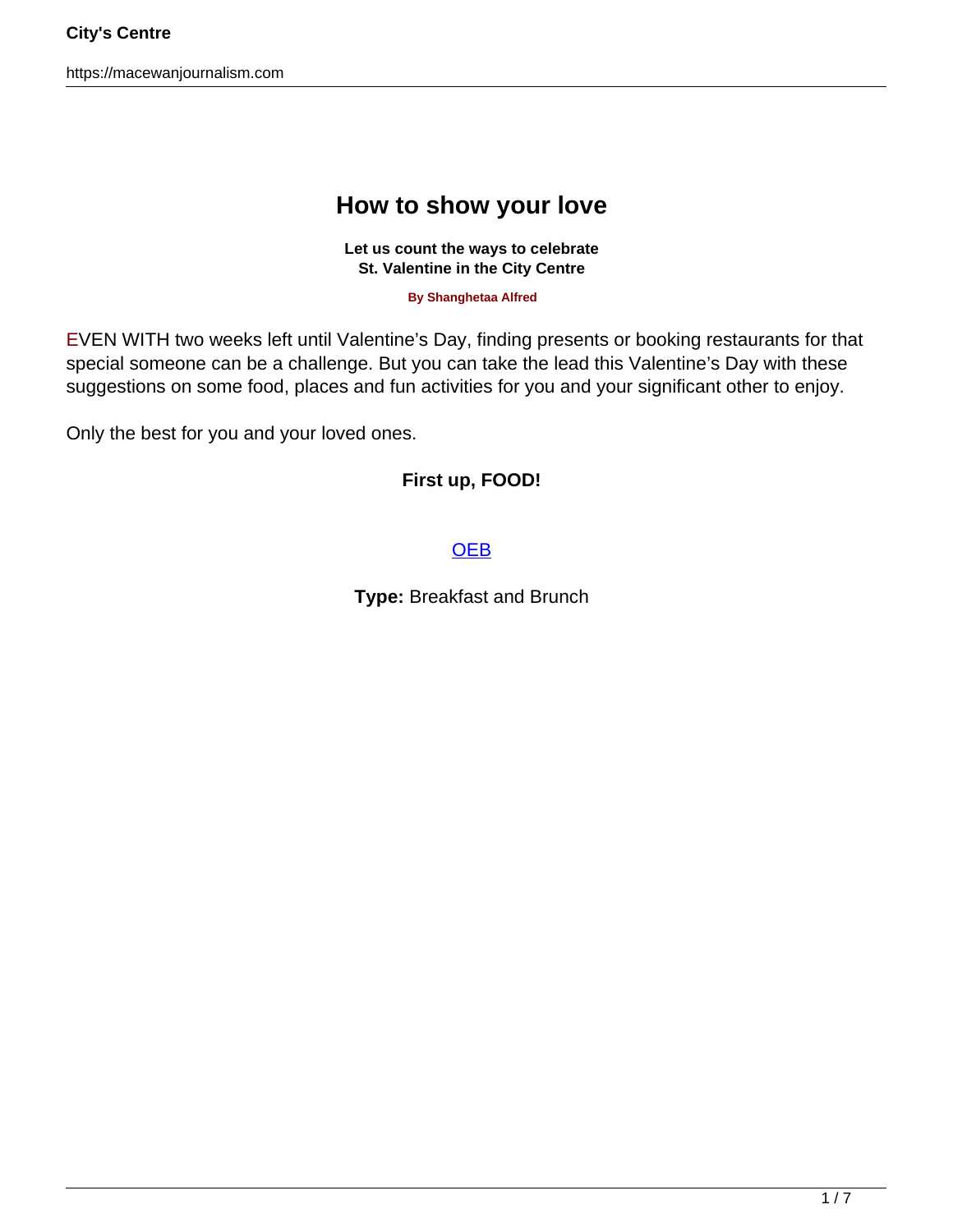**Why you should take your Valentine:** OEB Breakfast is a unique breakfast place, open from 7 a.m. to 3 p.m. Monday through Sunday. It is a great place for early risers, who want to grab a hearty breakfast before they start their day. The place screams breakfast, starting from the menu, ranging from eggs to waffles. The all-glass exterior fills the place with sun, serving you a side dish of Vitamin D. The must-try dishes are the Duck Leg and Waffle, Sweet Dreams are Made of These (New-York style cheesecake stuffed in toast), and the Moroccan style free-range lamb burger.

### **DOSC**

**Type:** Café, Steakhouse and Cocktail bar

### **Price:**

**Why you should take your Valentine:** DOSC is a place that merges three different concepts: a cocktail bar, café, and steakhouse. The variety of dishes on the menu will make your mouth water. DOSC serves breakfast, lunch and dinner, and is flexible about changing the menu to suit your needs, making it easier for you to plan your date based on your significant other's preferences. Surprise them with the variety of chickens, sandwiches and steaks. There will be a Valentine's Day special, so don't forget to call and make reservations for to ensure you get a spot in their beautiful cafe. The must-try dishes are the Taiwanese Chicken Sandwich, Oxtail Poutine, Wagyu Katsu Burger and Bone Marrow.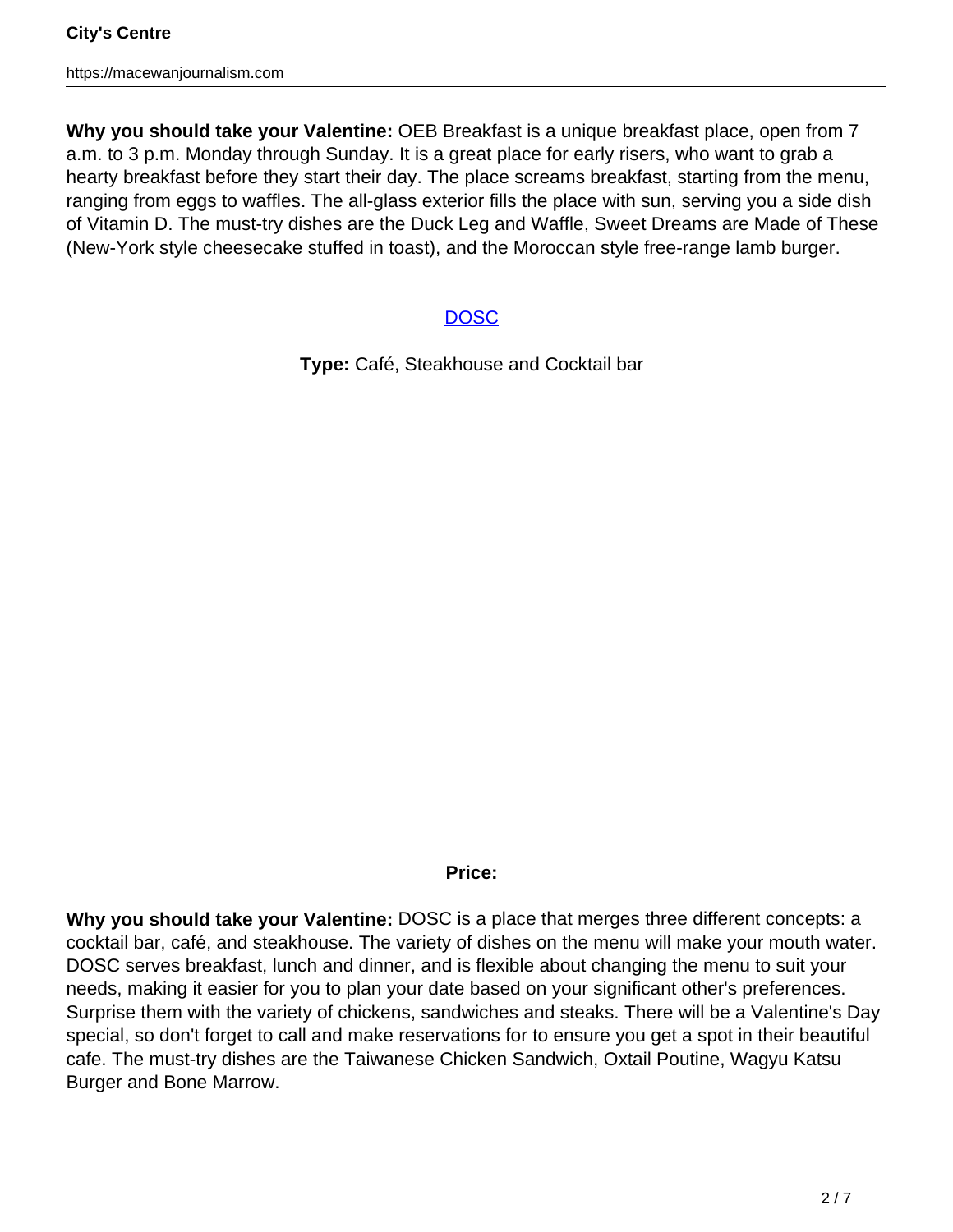#### **Price:**

**Why you should take your Valentine:** Brio's bakery is known for its traditional-style bread, made from scratch using only flour, water, and salt. Do you love pastries? If so, Brio is the place to be. They have a variety of sourdough, pastries and bread. Their menu is always changing, but their staples are their sourdough and cruffin which they make in different flavours. The must-try flavours during Valentine's Day are the pistachio crusted sourdough, Boston cream cruffin, and almond raspberry pocket.

**The Duchess** 

**Type:** Bakery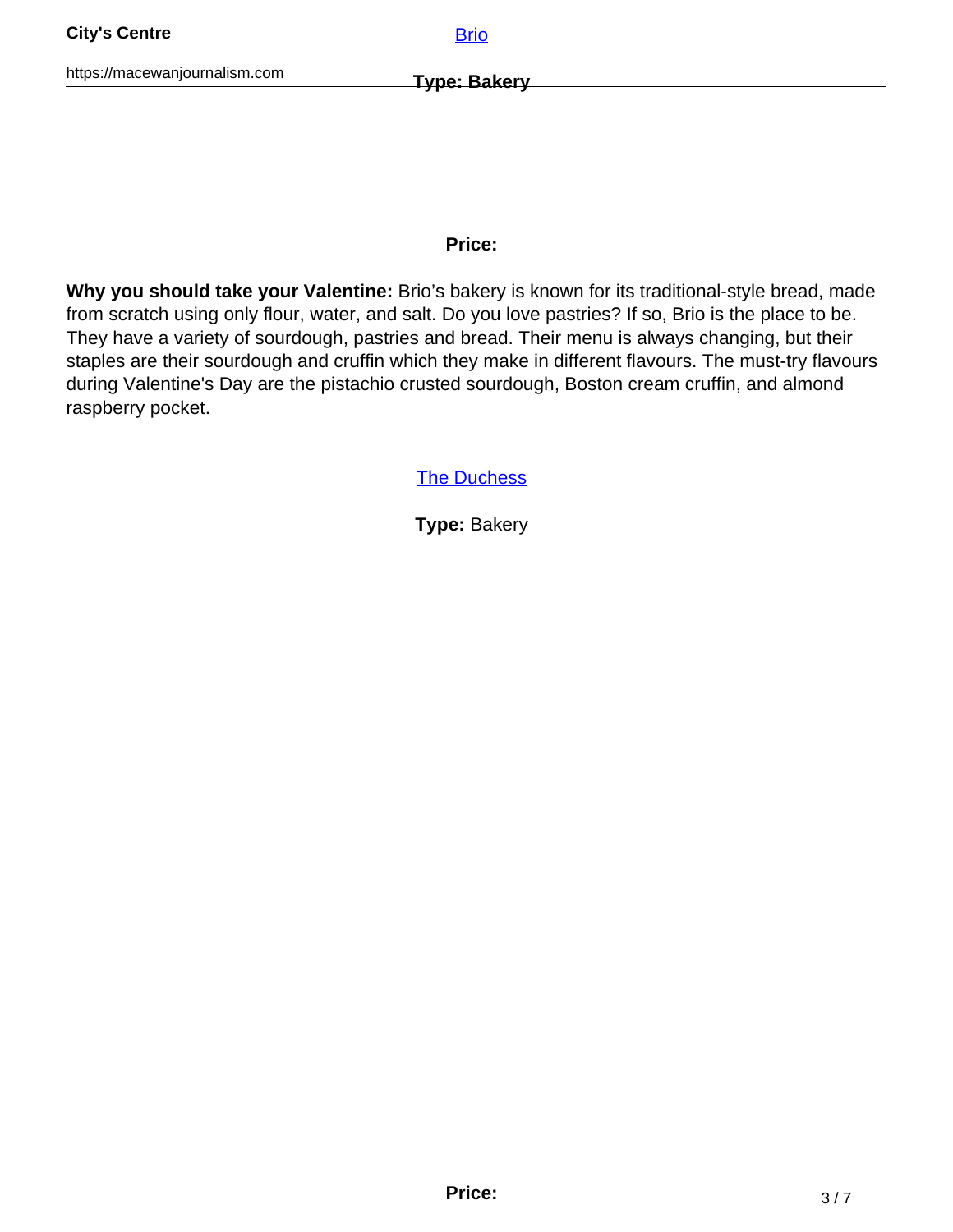**Why you should take your Valentine:** This place is like a stroll around Paris. The desserts are the closest thing to Parisian goodies that you can find in Edmonton. The smell is enticing once you open the door. Behind the beautiful white counter, sit macarons, cheese croissants, cakes, lime tarts and brioches. The must-try pastries are their quince orange, coffee caramel, gorgonzola fig macaron, blackberry lime Danish, and their plain croissant. For Valentine's Day you could preorder their beautiful pink heart-shaped L'Amour Macaron Gateau for your loved ones.

**The Creperie** 

**Type:** French, lunch, dinner and dessert

### **Price:**

**Why you should take your Valentine:** Creperie offers a fancy wine-and-dine experience, a go-to romantic spot for many couples in town. Reservations are open for Valentine's day booking, and lunch and dinner menu has been selected for the special occasion. The relaxed and cozy ambience of the restaurant is popular among guests.

# The Cactus Club

**Type:** Casual Fine Dining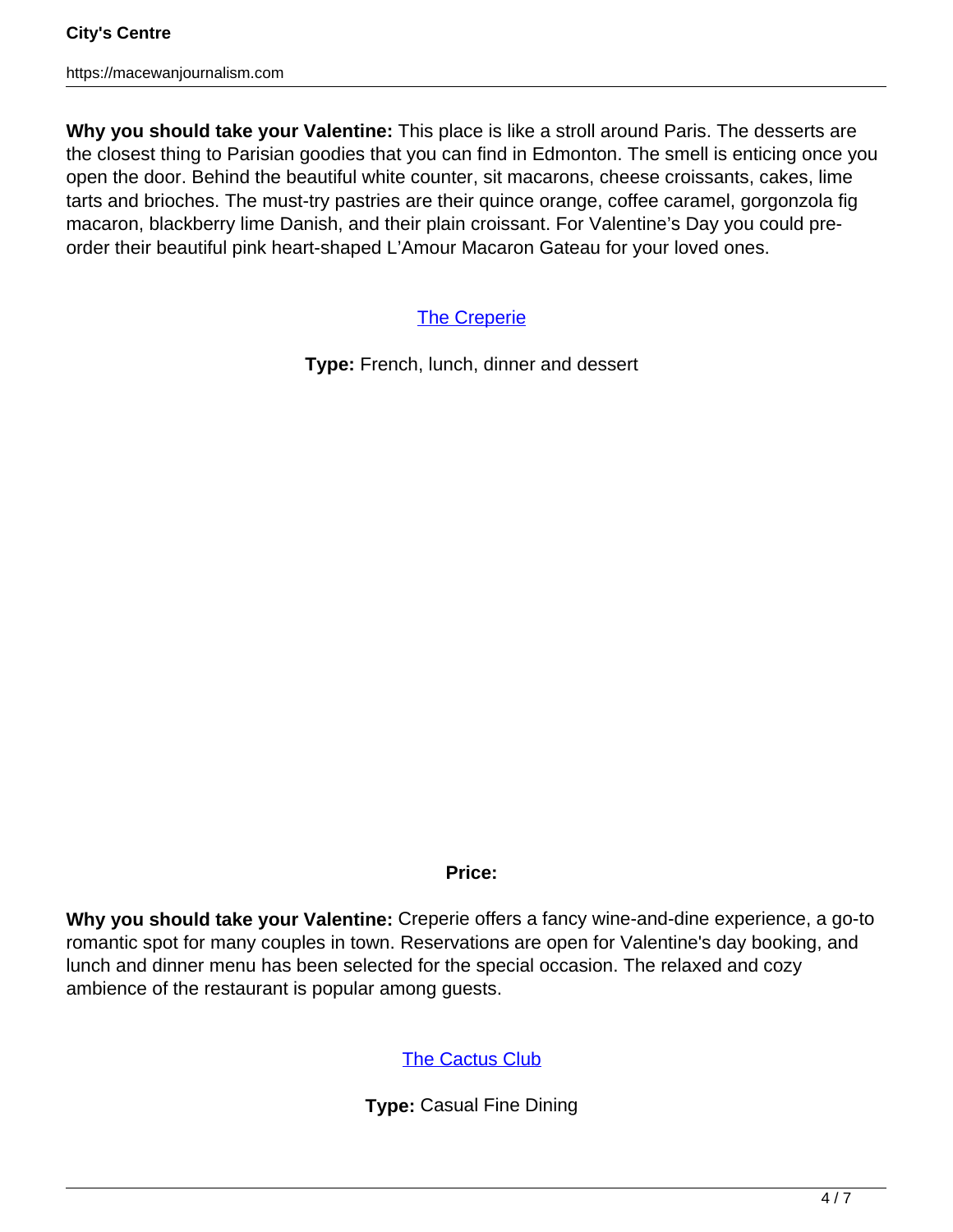#### **Price:**

**Why you should take your Valentine:** Cactus Club Café is a hip spot for fine dining and fun music. The café's ambience is romance, including a candlelit dinner, wine and upbeat music. Perfect for a dine-and-dance option if you feel like rocking their mini dance floor.

Despite all of the delicacies listed above, not everyone is a foodie or likes going out to eat. Some people are more interested in gifts and the experience they share with their loved ones on that day. Below are a few places you can buy gifts that are memorable, and places to go.

### **Second, THE GIFTS**

Chop Shop Yeg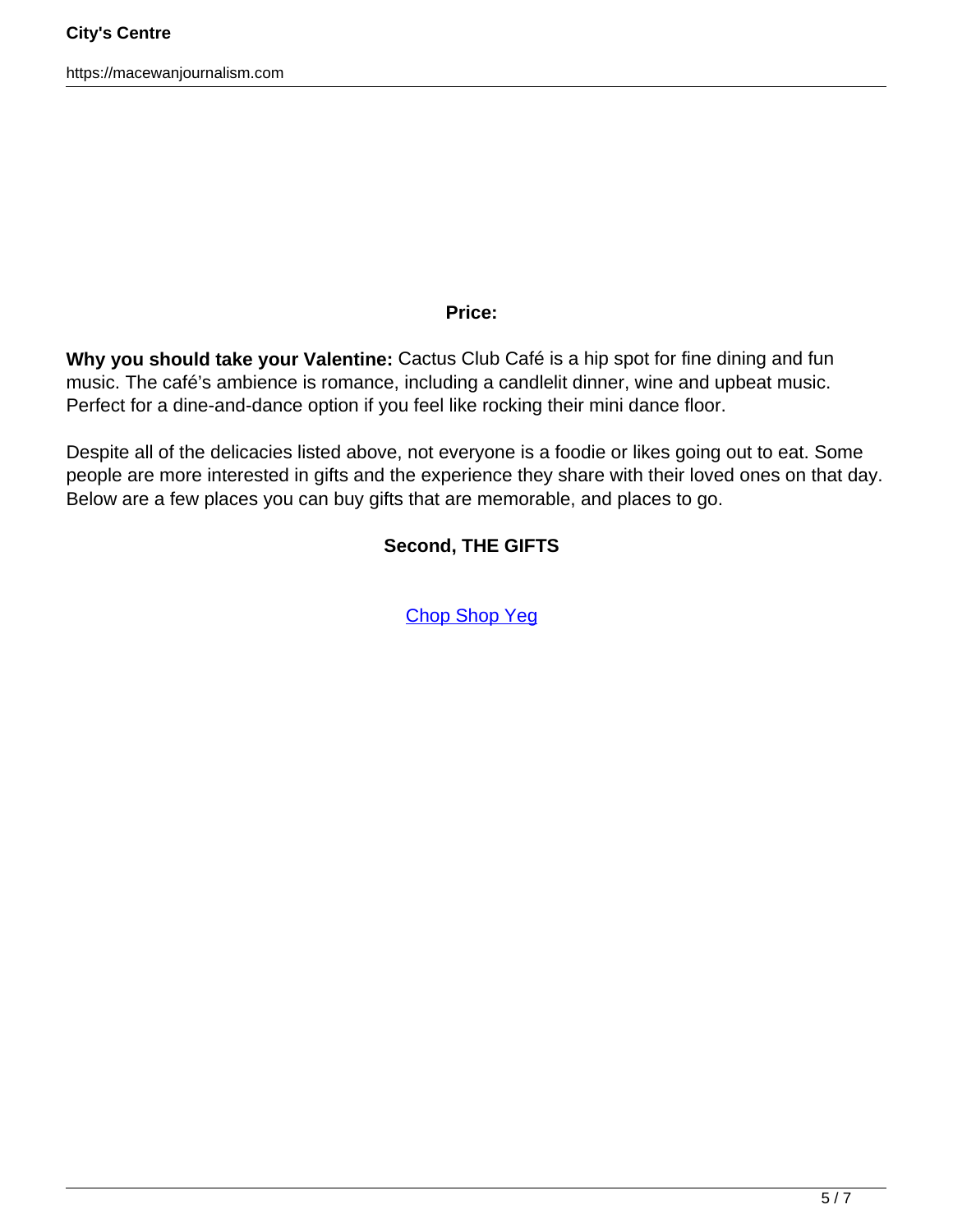A small cozy store in the heart of the city that sells locally designed gifts, trinkets and plants. that can be a meaningful purchase for your loved ones. The best selling items are their everyday mugs by @prettybyher with funny quotes on them.

The Artworks

### **Price:**

The Artworks is a gift shop that has been around since 1982. The gifts they have are locally and internationally curated suited for him or her. They also do personalized flower arrangements for all occasions that can be pre-ordered and delivered to you. The Artworks is like a store that has everything you need for a day full of surprises for your loved ones.

# Edible Arrangements

# **Alert: this store also consists of FOOD!**